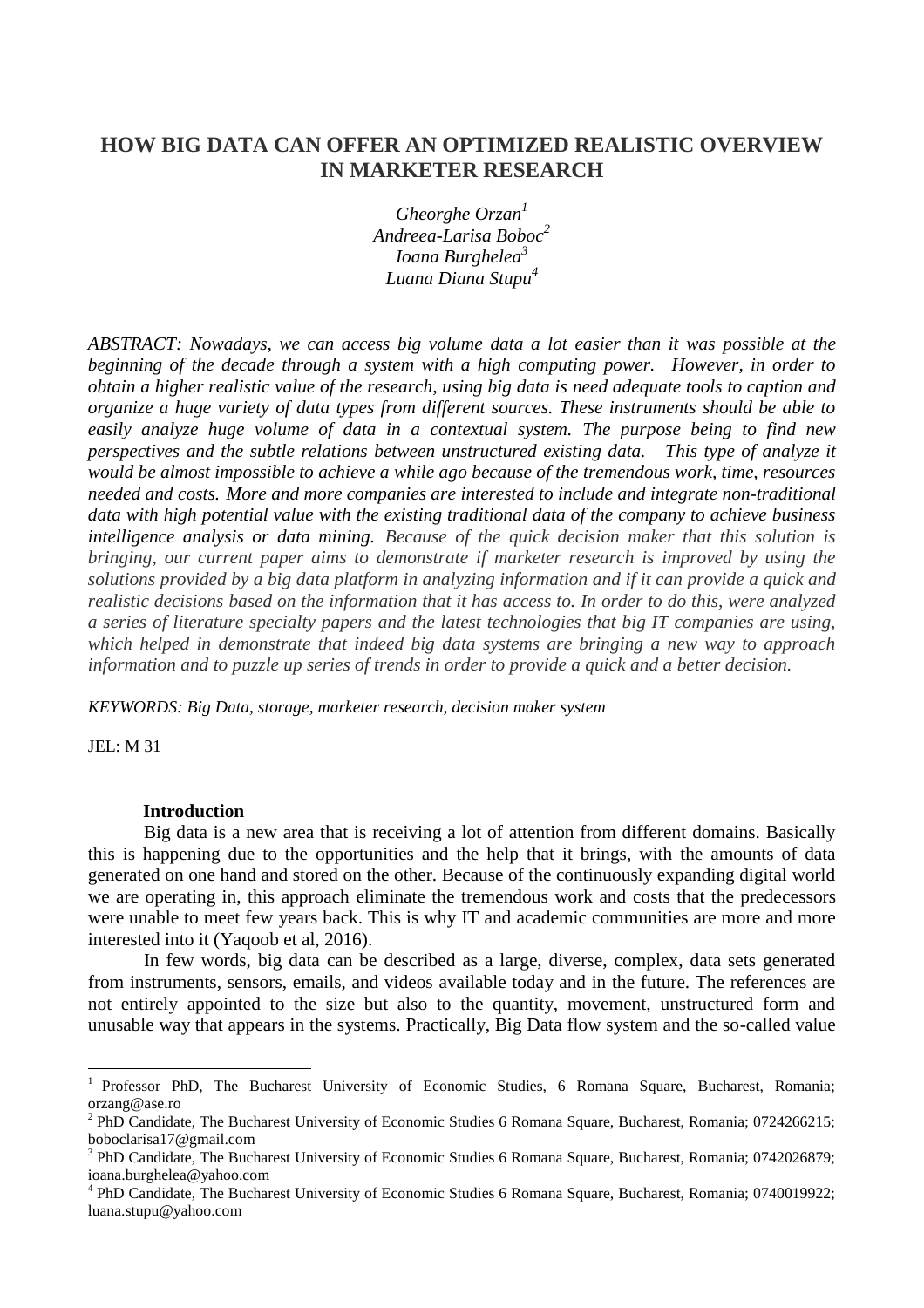chain is including: data capture, data curating, data analysis, data visualization and in the end make decisions. (Wang et al, 2016)

The three V's also describing big data are: volume, velocity and variety. When talking about big data you refer to a big volume of data, process this big volume of data almost at a real time level and nevertheless the presence of structured, semi-structured and non-structured data. However being able to have this type of tool and manage in a useable way this amount of information is not enough. This is when Business intelligence is stepping in bringing an added value to the Big Data concept. These application and tools allows you to create knowledge and helps in decision-making process. It also include a life cycle that goes from data acquisition to analysis of results – the main objective being to improve the quality and relevance of the information by providing useful knowledge (Portela et al, 2016).

Big data it become an essential component of management due to the continuously moving environment of enterprise adding a qualitative value in the decision making process. It also allows companies to have a real competitive advantage. Help individual enterprise to take faster and more adequate decisions that are cost effective, optimized tenders and emergence market trends, automation and simplification of the process inside of the enterprise (Koscielniak et al, 2015).

#### **Big data acting domains**

Because of its perks, Big Data is used in almost any domain, especially in healthcare and a lot of big companies are interested in this area and are looking for new ways in solving this century enigma in what concerns medical treatments. One of the challenges of medical decisions is to scan through the hugely voluminous structured (data base) and unstructured (text) data sources and present a list of alternatives (Winters-Miner et al, 2015).

IBM is an iconic corporation who build its reputation in over 100 years on the market, from the founder – Thomas Watson and the current CEO the company managed a huge volume of data, first reference to cognitive solutions and a cloud platform company (Spohrer, 2016).

It's one of the companies which invested in cognitive computing technology - called Watson, this include medical literature, patents, genomics, chemical and pharmacological data, he has also been developed with a comprehensive terminology so he is able to make connections in millions of texts – a lot of pilot test were conducted and he proved his merits (Chen et al, 2016).

As it was mentioned above, big data is not used only by industries, business, and healthcare but also in marketing in order ease the researcher tremendous work to store, structure, analyze and use information in order to predict trends and offer improvements. Many researchers brought through Big Data lens benefits and opportunities in decision making systems such as new statistical methods through a soft computing techniques and a new statistical tool to evaluate people's thinking- the old measurement system had difficulties in dealing with the non-real valued information (Lin et al, 2016).

Of course, the exponential growth of big data and the evolution of Internet of things played an important role also in the initiative of smarter cities. The two are working together and are helping the city to withdraw valuable information from itself. Either if big data is working to obtain insights from large amount of information collected through many sources. Or if the Internet of things is using Bluetooth and radio frequencies in the real lives through networked services; the combination is bringing the answer to the challenges that nowadays we are facing, from smart transportation to healthcare or governance. (Hashem et al, 2016)

Information is playing a very important role in general and is a key success factor in this case, being able to influence the performance of decision makers, emphasized on the quality of their decisions (Hashem et al, 2016).

When working with information, in general it is assumed that the accuracy needs to be on a higher level in order for the results to be correct. And the phrase, garbage in – garbage out will create an outstanding representation. Beside this, there are some factors that are influencing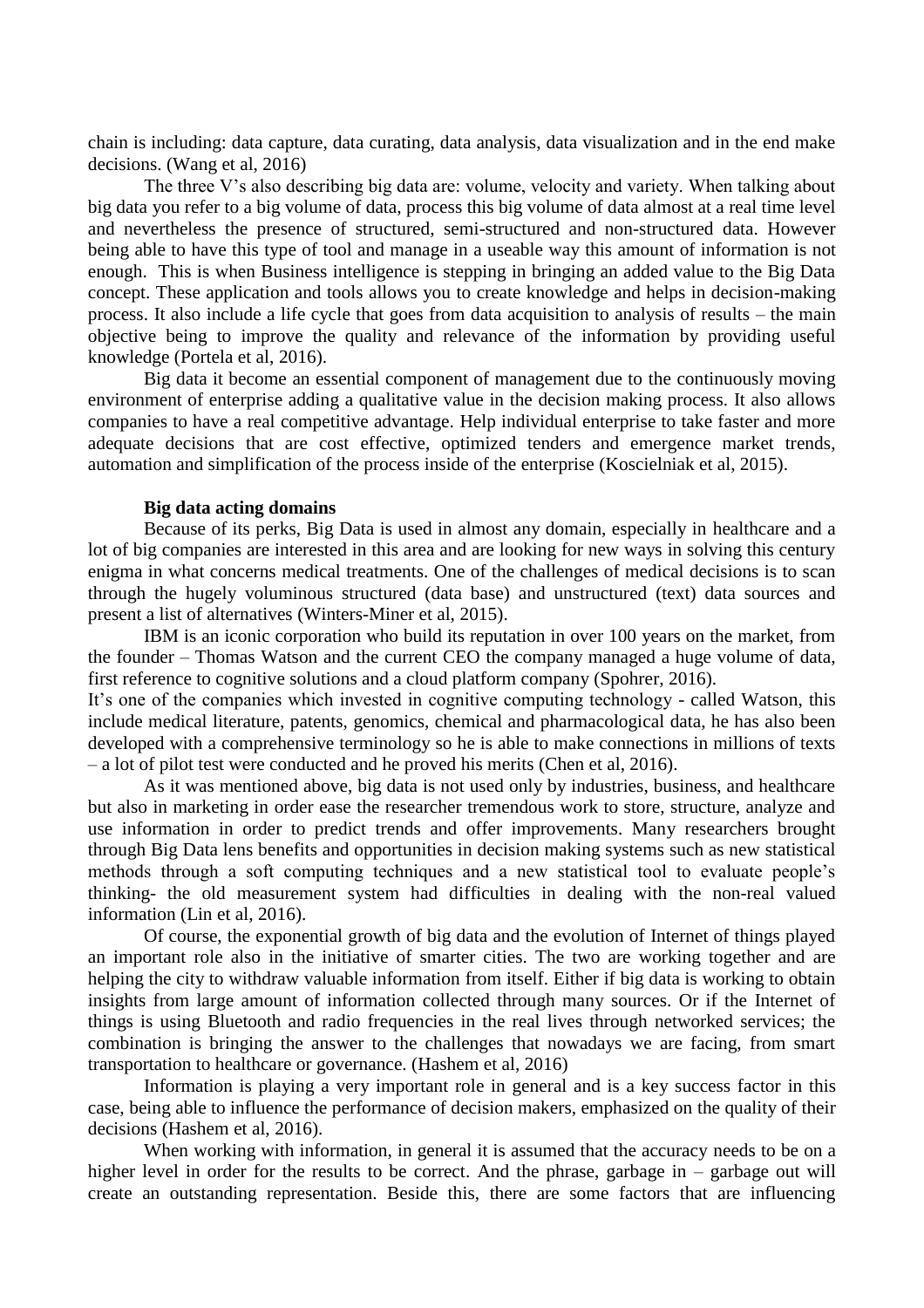decision-making based on big data, such as: manipulation of data, heterogeneity and constantly changing data sources (Janssen et al, 2016).

Surfing through big data, is necessary to have at your disposal a lot of tools, techniques and application. One of these is data mining – which has a great potential in extracting useful knowledge from large amount of temporal data for decision-making. If adding to it visualization (so called visual data mining) empowers the human ability of exploration with the analytical processing capacity of computers for a better solving of the problem (Ltifi et all, 2016).

The decision maker instruments needs to be tested in order to verify their performance. It was observed that not all results of this kind of tests were followed by an improvement initiative. In cases like this one, there were created decision support systems (Vera-Baquero et al, 2014).

As it was mentioned earlier, big data is used in any domain, especially in the consumer phenomenon when companies are more and more interested to know what the consumer needs and anticipate this before he even knows (Erevelles et al, 2016).

Big data is not entirely about data but also about raw and processed data, storage, ways of managing data processing and analytics (Merino et al, 2016).

In order to create a qualitative, long-term informatic infrastructure which is able to generate secure and stable functionalities of the system but also to offer a realistic report regarding costs versus obtained benefits is very important to create a data base platform which can allow you to store an enormous volume of data and in the same time be optimized to process and use in real time the information stored.

This way using advanced concepts regarding captioning, store, quality and securing data of physical storage units and nevertheless procedures and process of exploring and analyzing these information became each and everyone of them critical elements for an robust, reliable and efficient actual informatic system.

Decreasing advanced technologies utilization costs of the systems and informatic infrastructure – in general – determined an exponential growth of possibilities of accessing big database of large areas for users in various domains.

Is not important of which domain we are referring at when talking about big data it will be clearly visible that the advantages are present. As any technology has its limit but this leave the place of improvements and perfection of it.

Combining big data with data mining, business intelligence, internet of things and cognitive computing technologies will create an environment customized per need, desire and easiness of it users, either if we refer to a consumer, a researcher, a citizen or manager.

Artificial intelligence will come soon to gather together all these technologies and generate a real life assistance and recommendations, but this will be the subject of a future research.

#### **Dig data and online enviroment**

As new technologies have emerged, channels, and consumption approaches, the challenge of anticipating thecontemporary consumer behavior is becoming more complicted. In the same time, the fast development of technology permits marketers to acquire massive consumption data with greater volume, celerity, and diversity. (Erevelles et al, 2016)

Analyzing "big data" offers marketers new and unique opportunities into better understanding user behavior. The Internet provides unmeasurable amount of unstructured data which, decoded with the help of given instruments and systems, could prove to be a really high competitive advantage.

Big data represents an amalgam of different types of unprocessed data. The most common sources of producing comprehensive amounts of data consist of namely Internet of Things (IoT), self-quantified, multimedia, and social media data. (Yaqoob et al, 2016)

Eventhough that the interpretations of Big Data are not homogenous, all of them touch in the point of the three main aspects (3 V´s of Big Data), that separate them from the regular data.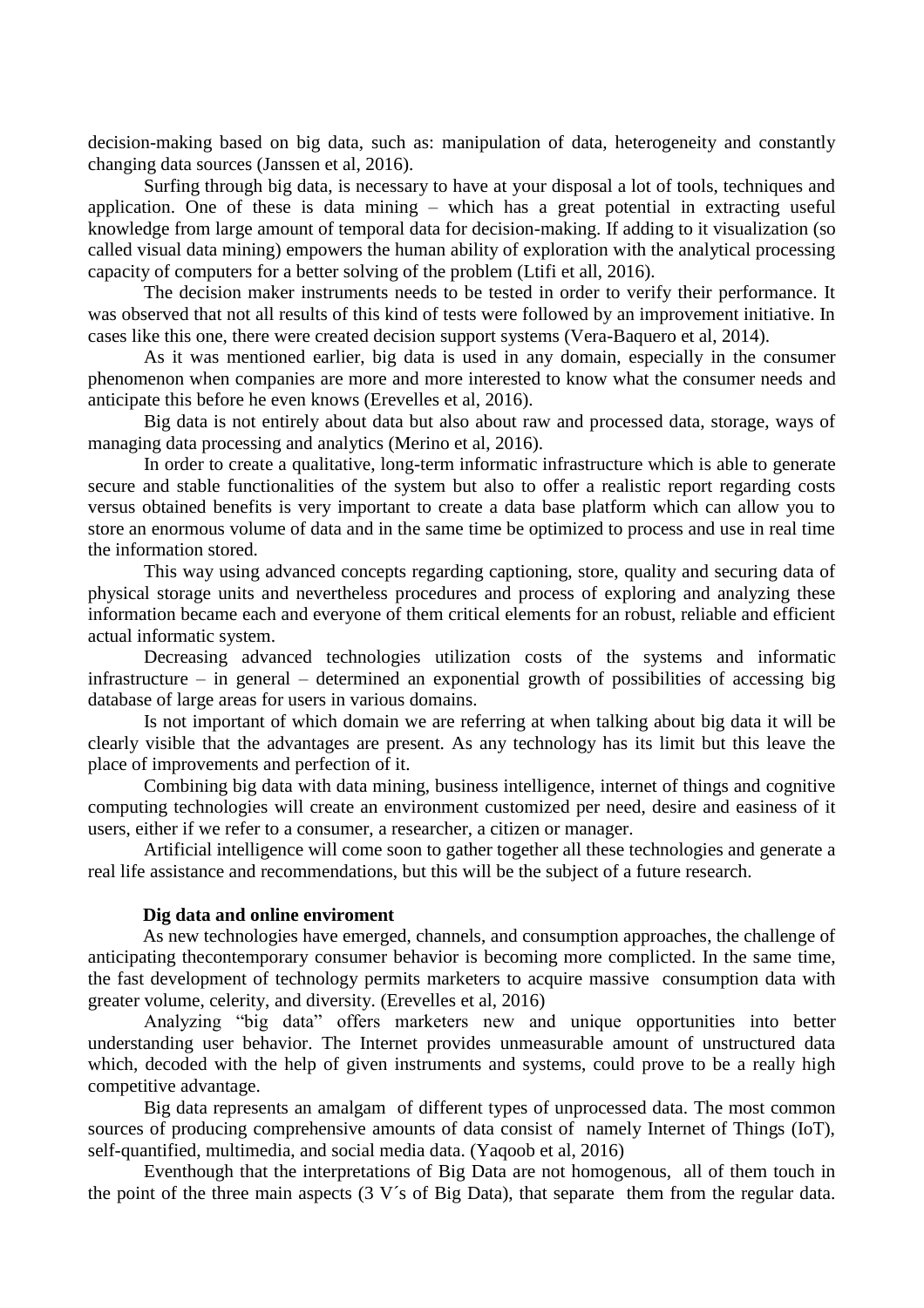Essentially, it is the amount of the data itself, then it is the momentum what is the periodicity of developing new data and ultimately, variety as the format of the data. Additionally aspects can be included because the science of understanding the Big Data is only at the starting point. (Kubina et al, 2015)

Marketing intelligence brings up the idea of developing comprehension the data offers for marketing decision-making. The research techniques can help to accomplish this objectivel by drawing out models or anticipating customer behavior from considerable databases. (Fan et al, 2015)

Nowadays the distinction is made by the remarkable quantity , rapidness , and assortment of initial data available from distinct consumers, effecting in the commonly named Big Data revolution; probably, an inovation that will generate to wholly new ways of apprehending consumer behavior and defining marketing strategy. (Erevelles et al, 2016)

In an online environment, big data can come as a result of various interactions, especially social ones. From an user point of view, social media impacts the way people gain access to information, how they communicate to one another, how they take their purchasing decisions. Social data analysis is the one method to extract meaning from all the above interactions through "social network analysis, multimedia management, social media analytics, trend discovery, and opinion mining". (Xu et al, 2016).

The increasing use of social media and the data interchanged in this environment has created severe issues for traditional data analysis algorithms and techniques (such as data mining, statistics, machine learning, etc.) due to their limits in managing complex and large datasets. The downside of these types of methods is that they do not manage to properly keep up with the increase of data. For this reason, the algorithms and methods used to unveil the knowledge behind big data are increasing in popularity in various domains. (Bello-Orgaz et al, 2016)

With the rise of Big Data, new techniques for getting better understanding from it emerge, such as Web Analytics. Opposite to the traditional research methods such as surveys, interviews, which are bound to be still interpretable, Web Analytics proves to offer a more objective view, by following the client's behavior per say in the digital world as well as the business results that derive from those interactions. An interesting case study in this area is the business to business industry in which, even though most of the transactions are in the end being handled by Sales, Marketing can still measure through Web Analytics how many of the clients were attracted through digital tactics, which were the most successful ones etc. (Järvinen and Karjaluoto, 2015)

According to Leeflang et al (2014), digital marketers face three very important challenges that they need to pay special care to: "the ability to generate and leverage deep customer insights; managing brand health and reputation in a marketing environment where social media plays an important role; assessing the effectiveness of digital marketing".

However, analyzing Big Data also has its limitations. One of the most important ones refers to the fact that this information mostly refers to past activities, behaviors, whereas, in order to stay ahead, predictions for the future prove more useful. These kind of predictions can be provided through models, therefor, in the sense of efficiency, the analysis of Big Data would need to be accompanied by them at all times. (Hofacker et al, 2016)

The increased use of web and mobile impacts both the lives of consumers and companies, empowering them with new opportunities on both sides. Building on this and the ground of the Big Data derived, personalized mobile advertising has also developed on a rapid pace (Eastin et al, 2016).

## **Research studies using big data**

A lot of researchers tried already to convince by themselves or to find how big data works, as an alternative method in marketing research. The present paper illustrates some examples of studies and brings an objective standpoint.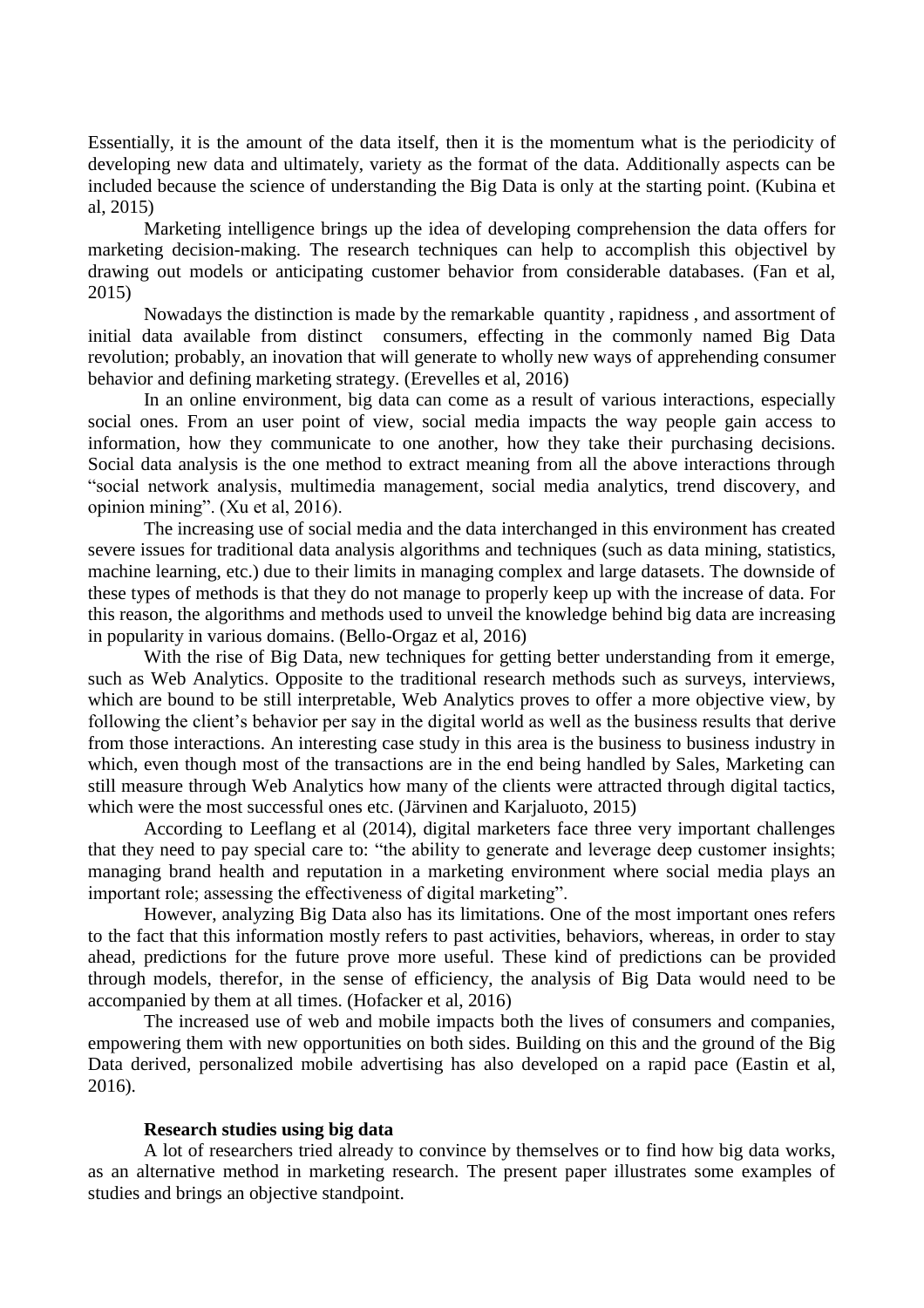The first study analyzed belongs to Marshall et al. (2015) and the main purpose of it was To understand how the organizations adopted and use big data and analyzing tools in order to innovate, and take the best marketing decisions. There were investigated 341 respondents asking them about innovation goals, which are innovation barriers, innovation metrics, and the most important the main role of big data in innovation process. The results shown that are three groups emerged: leader companies, striver companies and strugglers companies. Leader companies act totally different to the other two categories. They always tries to innovate using big data and analyzing tools and concentrate on particular consumer's need (behavior, skills and culture).

The study found leaders higher interest to the use of big data and analytics tools in order to benefit in creating new products and services. The study did not reach the security and the privacy of using big data considerate a limit from this point of view.

The study of Chong et al (2016), addresses to the online reviews, online promotional and feelings can help to anticipate the product sales. This study appeals to the big data analyzing, in order to obtain information. In fact, different from other papers who are discussing strictly theoretical regarding the sense of big data and the area of using big data, on this time, the study purpose a practical usage of this modern method, part of marketing research, called big data. So, the researcher developed node.js, for scraping the Amazon.com pages using key words as input/output calls for examining which variables are can anticipate the product sales. The results found that online viewers, online promotional and online expressions, feelings can contribute to future product sales. The validity is bigger if all variables are taken into consideration all together not separately. The paper offers an overview of activity from online environment and highlights the available instruments from there who can help a company to observe the trend sales.

The study of Matzner (2014), approaches a different side of using and analyzing big data. His paper highlights the privacy norms issues in the context of big data. The findings of this study reflect that information obtained through big data mining represent a big warning privacy of users. It is recommended to be very careful as researcher in investigating big data even if they are indirectly collected and processed, because these new technologies must be evaluate first to a social and political level. For further researches is proposed the concept of data minimization in terms of quality. This scientific paper comes with an advice of using big data in marketing research area, presenting the well-known weakness: the security and privacy of consumers from internet.

The scientific work of Woodard (2016) present a brief overview of using an agricultural platform named "Ag-Analytic.com" concentrating on big data of broad communities, especially in the area of agricultural finance. More specifically, it is presented some examples of the API's tools. The main scope of Ag-Analytics platform is to help researchers in documenting and processing big data who can grow the transparency in research, the validation and bring concrete results. The study concludes that adoption of this system should be a valuable method for researching in domains like economics, environmental or agricultural finance spheres.

Saxena and Sharma (2016) purpose a paper about integrating big data in e-government in Oman, named "E-Oman" where big data can have a better management for real time challenges. The study describes the e-Oman's platform, and come with the idea of integrating big data to this platform across ministerial activity and public or private partnership. Both, Saxena and Sharma (2016) prove the opportunities of including Big data of different sectors in order to establish a collaboration between them for a better issues management. Also, it brings into discussion a social implication of the paper, linked with the privacy and confidentiality of data available for the government.

Another paper, who underscores the integration of big data processing platforms belongs to Chang et al. (2016). The study gives some examples of platforms like "Apache Hive", "Couldera Impala" or "BDAS Shark" that can be optimized using SQL commands and cache memory incorporated, searching information rapidly. In fact, the paper purpose to reduce the retrieve time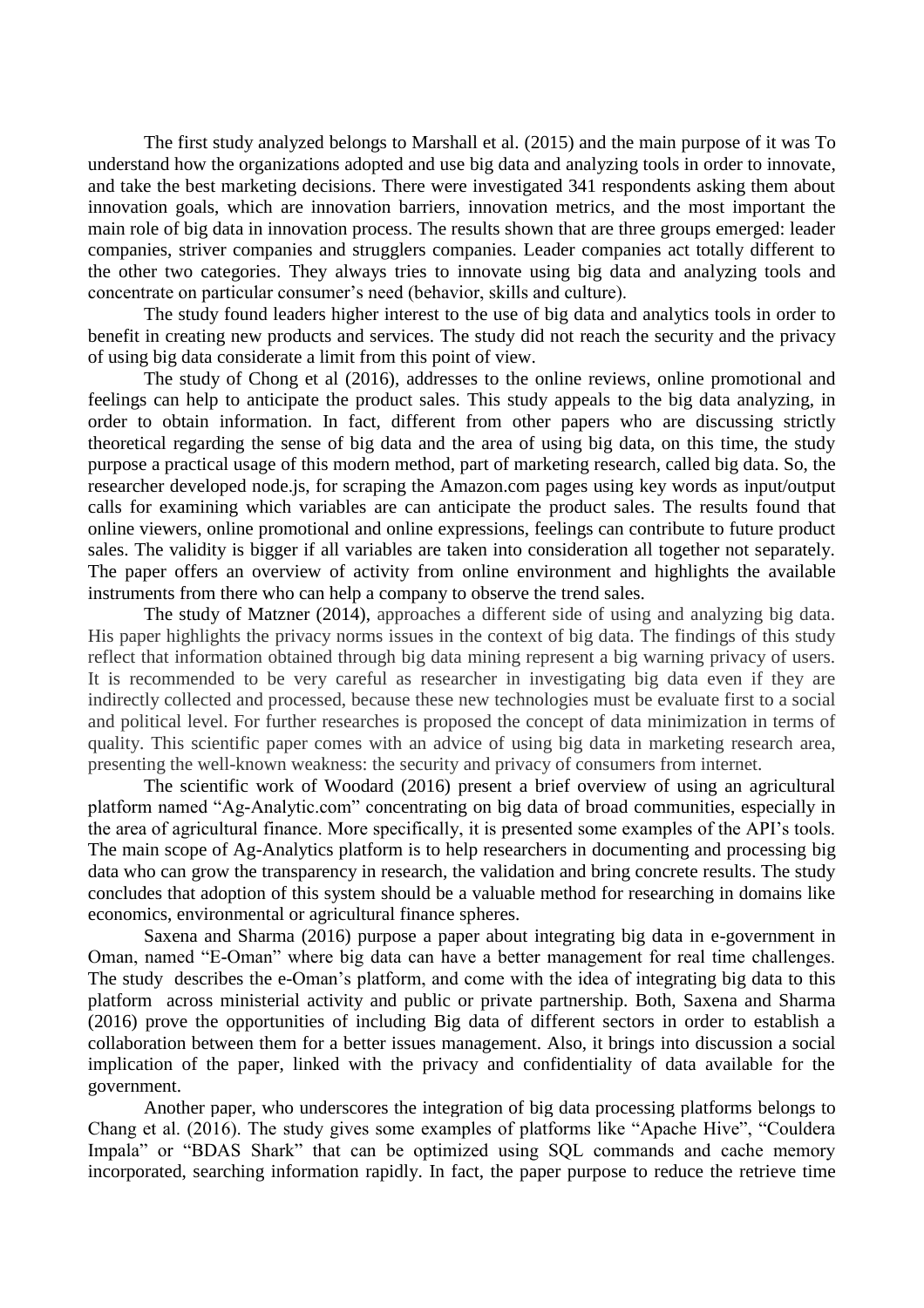for getting a data from a big warehouse. The limit of it is about support versions of the platform which can have some errors and can unable to run.

The last study analyzed is about the potential of big data in the rural British context (Hillyard, 2014). It was used two case studies, regarding online community of rural activities specialists and online community of firearm legislation. Through big data it can be found a lot of information and validating a conclusion regarding some topics like access, establishment and general use of online communities' platform.

In the end, the concept of big data started to become a frequently subject approached in researcher's papers. They analyzed or purposed big data as a modern research method in order to obtain valuable results. Also, they specified the most important weakness, called privacy. Furthermore, is recommended to search and discover new findings for big data's concept, to become a valid instrument for getting valid results.

## **Limits**

However, analyzing Big Data also has its limitations. One of the most important ones refers to the fact that this information mostly refers to past activities, behaviors, whereas, in order to stay ahead, predictions for the future prove more useful. These kind of predictions can be provided through models, therefor, in the sense of efficiency, the analysis of Big Data would need to be accompanied by them at all times.

The limit of the paper was represented by the fact there are a part of analyzed studies, and reflects general aspects, but are other particular perspectives of using big data and which were not discovered yet.

## **Conclusion**

This paper presented a series of literature specialty papers and the latest technologies that big IT companies are using, which helped in demonstrate that indeed big data systems are bringing a new way to approach information and to puzzle up series of trends in order to provide a quick and a better decision.

Marketing intelligence brings up the idea of developing comprehension the data offers for marketing decision-making. The research techniques can help to accomplish this objectivel by drawing out models or anticipating customer behavior from considerable databases.

With the rise of Big Data, new techniques for getting better understanding from it emerge, such as Web Analytics. Opposite to the traditional research methods such as surveys, interviews, which are bound to be still interpretable, Web Analytics proves to offer a more objective view, by following the client's behavior per say in the digital world as well as the business results that derive from those interactions.

Is not important of which domain we are referring at when talking about big data it will be clearly visible that the advantages are present. As any technology has its limit but this leave the place of improvements and perfection of it.

Combining big data with data mining, business intelligence, internet of things and cognitive computing technologies will create an environment customized per need, desire and easiness of it users, either if we refer to a consumer, a researcher, a citizen or manager.

Artificial intelligence will come soon to gather together all these technologies and generate a real life assistance and recommendations, but this will be the subject of a future research.

The concept of big data started to become a frequently subject approached in researcher's papers. They analyzed or purposed big data as a modern research method in order to obtain valuable results. Also, they specified the most important weakness, called privacy. Furthermore, is recommended to search and discover new findings for big data's concept, to become a valid instrument for getting valid results.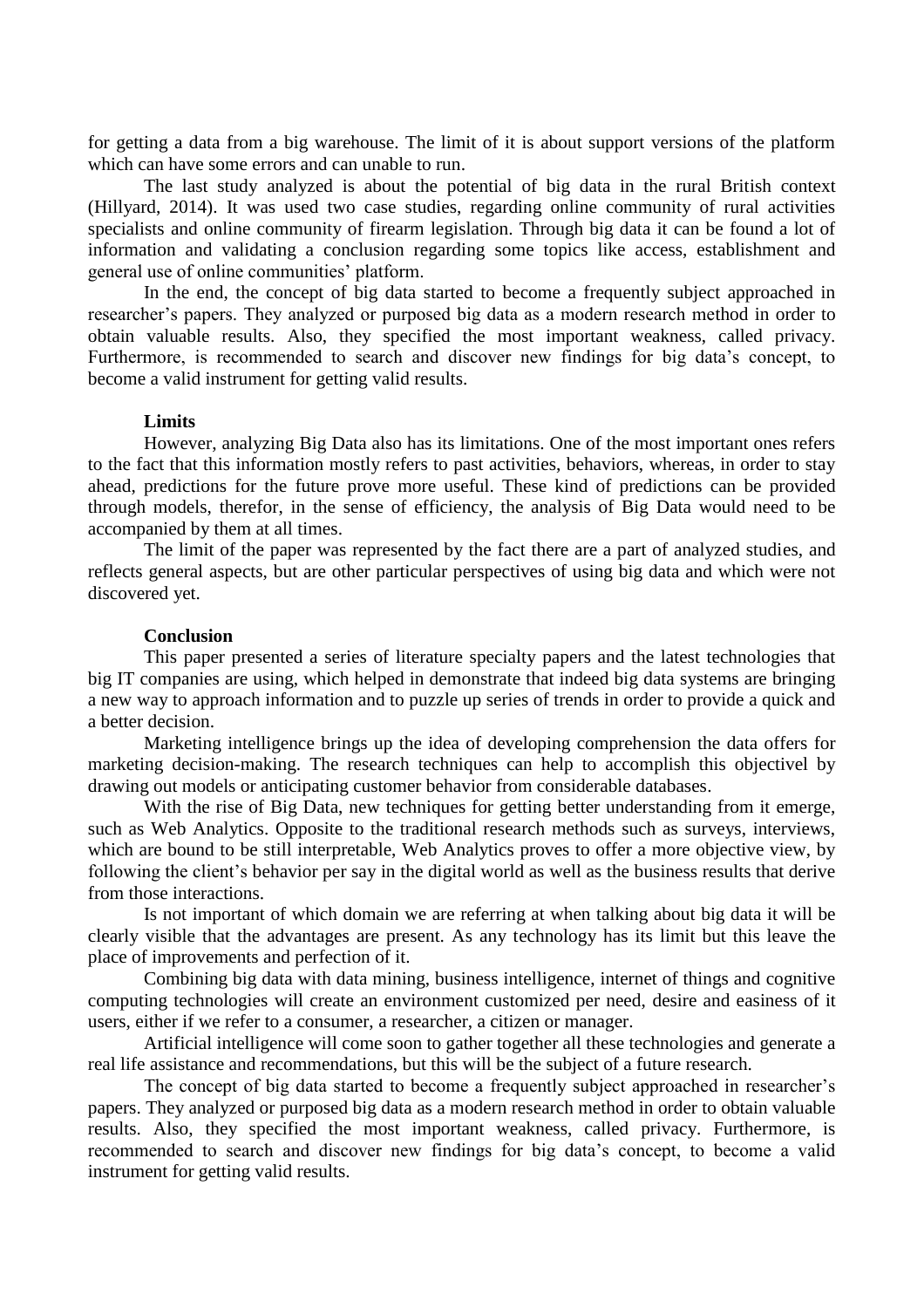## **Reference:**

- 1. Bello-Orgaz, G., Jung, J.J. and Camacho, D., 2016. Social big data: Recent achievements and new challenges, Information Fusion, 28, pp. 45-59.
- 2. [Chang](http://www.emeraldinsight.com/author/Chang%2C+Bao-Rong) , B., R., [Tsai](http://www.emeraldinsight.com/author/Tsai%2C+Hsiu-Fen) , H., F., [Tsai](http://www.emeraldinsight.com/author/Tsai%2C+Yun-Che) Y., C., [Kuo](http://www.emeraldinsight.com/author/Kuo%2C+Chin-Fu) , C., F. [and Chen C., C,](http://www.emeraldinsight.com/author/Chen%2C+Chi-Chung) 2016. Integration and optimization of multiple big data processing platforms, Engineering Computations, Vol. 33 Iss: 6, pp.1680 – 1704, [http://dx.doi.org/10.1108/EC-08-2015-0247.](http://dx.doi.org/10.1108/EC-08-2015-0247)
- 3. Chen, Y., Argentis, E. and Weber, G., 2016. IBM Watson: How cognitive computing can be applied to Big Data challenges in life science research, Clinical Therapeutics, 4/38, 688-701.
- 4. Chong, A., Y., L., Li, B., Ngai, E., W., T., Ch'ng, E., and Lee F., 2016. Predicting online product sales via online reviews, sentiments, and promotion strategies: A big data architecture and neural network approach, International Journal of Operations & Production Management, Vol. 36 Iss: 4, pp.358 – 383, http://dx.doi.org/10.1108/IJOPM-03-2015-0151.
- 5. Eastin M.S., Brinson, N.H., Doorey, A. and Wilcox, G., 2016. Living in a big data world: Predicting mobile commerce activity through privacy concerns, Computers in Human Behavior, 58, pp. 214-220.
- 6. Elgendy, N. and Elragal, A., 2016. Big data Analytics in support of decision making process, Procedia Computing Science, 100, pp. 1071-1084.
- 7. Erevelles, S., Fukawa, N. and Swayne, L., 2016. Big Data consumer analytics and the transformation of marketing, Journal of Business Research, 69, pp. 897-904.
- 8. Fan, S., Lau, R., Zhao, J., 2015. Demystifying Big Data Analytics for Business Intelligence Through the Lens of Marketing Mix, Big Data Research, 2, pp. 28-32.
- 9. Hashem, I., Chang, V., Anuar, N., Adewole, K., Yaqoob, I., Gani, A., Ahmed, E. and Chiroma, H., 2016. The role of big data in smart city, International Journal of Information Management, 36, pp. 748-758.
- 10. [Hillyard S.,](http://www.emeraldinsight.com/author/Hillyard%2C+Sam) 2014. 'Where No-One Can Hear You Scream': An Analysis of the Potential of 'Big Data' for Rural Research in the British Context, in Martin Hand , Sam Hillyard (ed.) Big Data? Qualitative Approaches to Digital Research (Studies in Qualitative Methodology, Volume 13) Emerald Group Publishing Limited, pp. 231 – 249, [10.1108/S1042-319220140000013014.](http://dx.doi.org/10.1108/S1042-319220140000013014)
- 11. Hofacker C.F., Malthouse E.C. and Sultan, F., 2016. Big Data and consumer behavior: imminent opportunities, Journal of Consumer Marketing, Vol. 33, Iss 2, pp. 89 – 97.
- 12. Janssen, M., Haiko, V. and Wahyudi, A., 2016. Factors influencing big data decisionmaking quality, Journal of Business Research, [http://dx.doi.org/10.1016/j.jbusres.2016.08.007.](http://dx.doi.org/10.1016/j.jbusres.2016.08.007)
- 13. Järvinen, J. and Karjaluoto H., 2016. The use of Web analytics for digital marketing performance measurement, Industrial Marketing Management, 50, pp. 117-127.
- 14. Koscielniak, H. and Puto, A., 2015. Big data in decision making processes of enterprises, Procedia Computer Science, 65, pp. 1052-1058.
- 15. Kubina M., Varmus, M. and Kubinova, I., 2015. Use of big data for competitive advantage of company, Procedia Economics and Finance, 26, pp. 561-565.
- 16. Lin, H., Wang, C., Chen, J. and Wu, B., 2016. New statistical analysis in marketing research with fuzzy data, Journal of Business Research, 69, pp. 2176-2181.
- 17. Ltifi, H., Benmohamed, E., Kolski, C. and Ayed, M., 2016. Enhanced visual data mining process for dynamic decision-making, Knowledge-Based Systems, 112, pp. 166-181.
- 18. Marshall, A., Mueck S., and Shockley R., 2015. How leading organizations use big data and analytics to innovate, Strategy & Leadership, Vol. 43 Iss: 5, pp.  $32 - 39$ .
- 19. [Matzner, F.,](http://www.emeraldinsight.com/author/Matzner%2C+Tobias) 2014. Why privacy is not enough privacy in the context of "ubiquitous computing" and "big data", Journal of Information, Communication and Ethics in Society, Vol. 12 Iss: 2, pp.93 – 106, [http://dx.doi.org/10.1108/JICES-08-2013-0030.](http://dx.doi.org/10.1108/JICES-08-2013-0030)